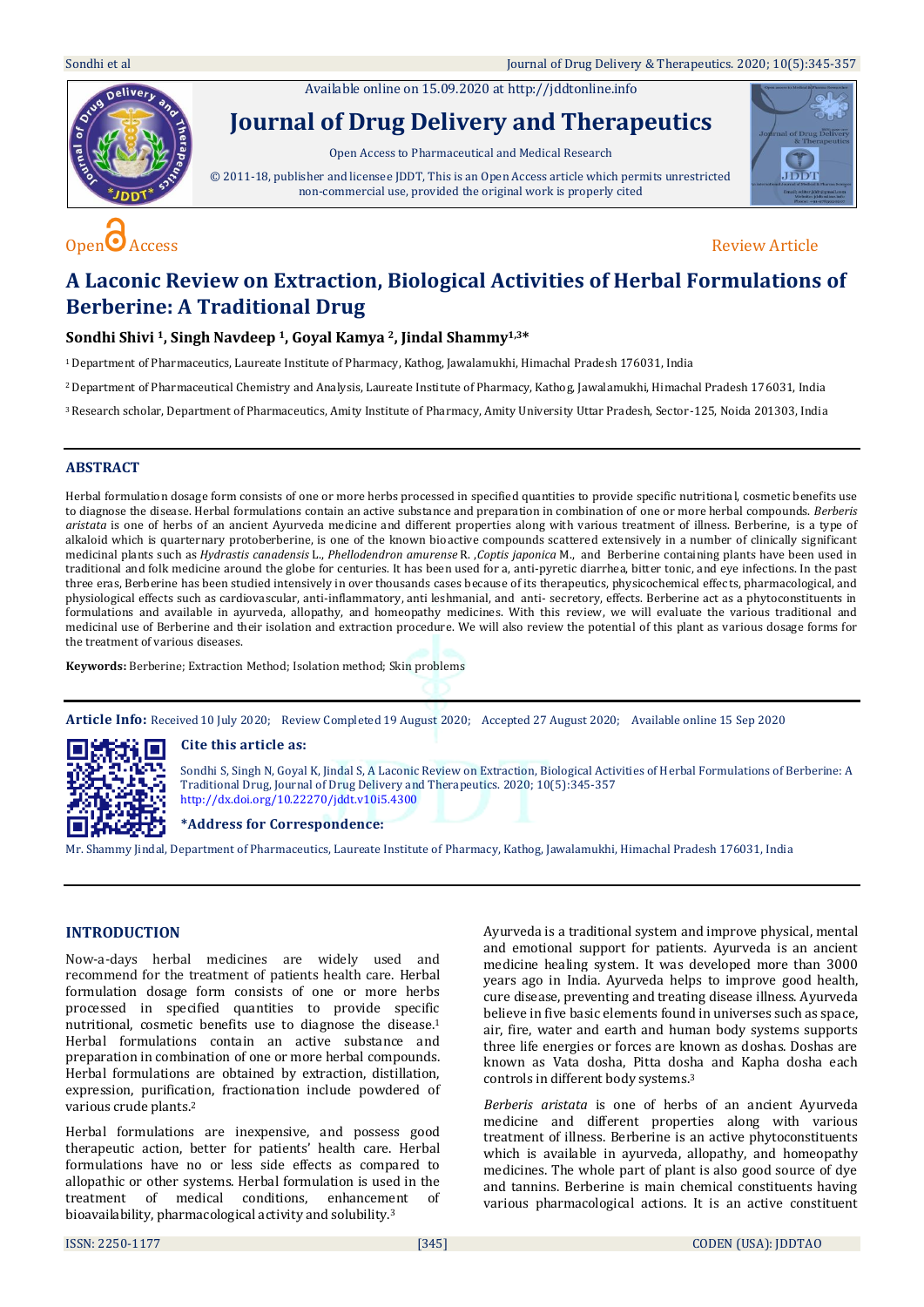benzylisoquinoline alkaloid and used in Ayurvedic and Chinese systems.4-5

This review evaluates various pharmacological traditional properties of Berberine along with their extractions method and potential use in the treatment of psoriasis and other disease.

## **BASIC PROPERTIES AND USE OF BERBERINE**

The basic properties of Berberine were shown in Table 1. The chemical structure of Berberine is represented in Figure 1. Berberine has various biological and traditional uses which are listed in the Table 2. Berberine was intensively used in the skin disorders and the whole information regarding their uses in skin disorders are listed in the Table 3.

# **Table 1: Basic properties of Berberine**

| Sr. no.        | <b>Basic properties</b> |                                                                                                  |
|----------------|-------------------------|--------------------------------------------------------------------------------------------------|
| 1              | Chemical formula        | $C_{20}H_{18}NO_4$ +                                                                             |
| 2              | Molecular mass          | 336.366gmol-1                                                                                    |
| 3              | Structure name          | $5,6$ -dihydro-9,10-dimethoxybenzo[g]-1,3-benzodioxolo[5,6-a]quinolizinium (quaternary<br>amine) |
| $\overline{4}$ | Basic nucleus           | Quaternary benzylisoquinoline alkaloid molecule                                                  |
| 5              | Nature                  | Non basic                                                                                        |
| 6              | Appearance              | Yellow solid                                                                                     |
| 7              | Melting point           | $145^{\circ}$ C                                                                                  |
| 8              | Solubility              | Poor water soluble                                                                               |
| 9              | Salt                    | Water, acidic, neutral media                                                                     |
| 10             | Base                    | Soluble in organic solvents                                                                      |



**Figure 1: Berberine** 

**Table 2: Biological and traditional uses of plants**

| Sr. no. | <b>Biological name</b>       | <b>Plant name</b>        | <b>Traditional uses</b>                                                                                                  |
|---------|------------------------------|--------------------------|--------------------------------------------------------------------------------------------------------------------------|
| 1       | Berberis vulgaris            | Barberry                 | Acne, inflamed bumps, pimples, cardiovascular and hypertension                                                           |
| 2       | Argemone mexicana            | Prickly poppy            | Malaria, jaundice, snake bites                                                                                           |
| 3       | Berberis aristata            | Turmeric                 | Antibacterial, anti-diarrheal and anticancer                                                                             |
| 4       | Mahonia aquifolium           | Oregon grape             | Eczema, tuberculosis, periodontitis, dysentery, wounds.                                                                  |
| 5       | Hydrastis canadensis         | Goldenseal               | As astringent, bitter tonic, laxative, antidiabetic and muscular<br>stimulant                                            |
| 6       | Eschscholzia californica     | Californian poppy        | Depression, nerve pain, psychiatric conditions, blood vessel<br>problems and sedation                                    |
| 7       | Xanthorhiza<br>simplicissima | Yellow root              | Anti-inflammatory, astringent, antimicrobial, anticonvulsant and<br>immunostimulant                                      |
| 8       | Phellodendron amurense       | Amur cork tree           | Osteoarthritis, weight loss and obesity, diarrhea, ulcers in stomach,<br>diabetes, pneumonia, anti-inflammatory activity |
| 9       | Coptis chinensis             | Chinese<br>goldthread    | Dye, wool and fibers                                                                                                     |
| 10      | Tinospora cordifolia         | Heart-leaved<br>moonseed | Gout, lymphoma, rheumatoid arthritis, peptic ulcer, cancers and<br>immune system                                         |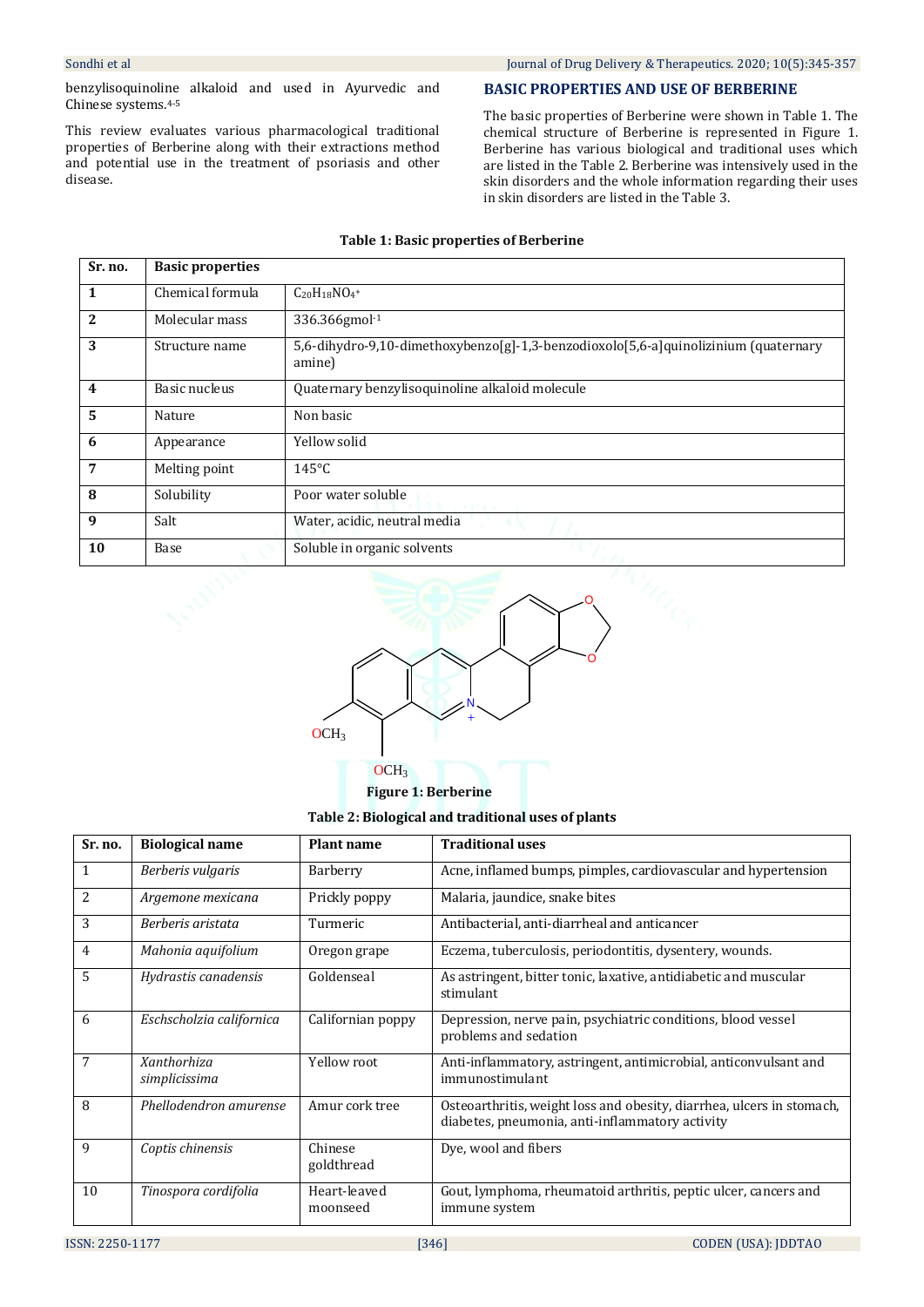# **Table 3: Berberine species uses in intestinal and skin disorder**

| <b>Berberine species</b>                                                                                                                                                                                                                                                                                                                                                                                                                                                                                                                                                                                                   | <b>References</b><br>(work<br>done)                                                                                                                                                                                               | Berberine used in intestinal disorders                                                                                                                                                                                                                                                                                                                                                                                                                                                                                                                                                                                             | Berberine used in<br>skin disorders                                                                                       |
|----------------------------------------------------------------------------------------------------------------------------------------------------------------------------------------------------------------------------------------------------------------------------------------------------------------------------------------------------------------------------------------------------------------------------------------------------------------------------------------------------------------------------------------------------------------------------------------------------------------------------|-----------------------------------------------------------------------------------------------------------------------------------------------------------------------------------------------------------------------------------|------------------------------------------------------------------------------------------------------------------------------------------------------------------------------------------------------------------------------------------------------------------------------------------------------------------------------------------------------------------------------------------------------------------------------------------------------------------------------------------------------------------------------------------------------------------------------------------------------------------------------------|---------------------------------------------------------------------------------------------------------------------------|
| In the Berberidaceae family,<br>they used as raw material and<br>an important ingredient used<br>Ayurvedic<br>traditional<br>in<br>medicine<br>Chinese<br>and<br>Berberis<br>medicine.<br>genus<br>includes<br>450-500<br>species<br>which represent the most<br>natural supply of Berberine.<br>The plants which are related<br>genus are commonly used as<br>activities.<br>The<br>various<br>Berberine fruit (Berberine<br><i>vulgaris</i> ) is used as blood<br>purifying agent from the past<br>years.<br>Use of stem, root, bark of plant<br>rich in Berberine. Berberis<br>species history has quite 3000<br>years. | (Karimov, A. et al.,<br>1993, ; Birdsall, T.C.<br>et al., 1997; Gupta, A.<br>et al., 2014; Tandon,<br>R. et al., 2004<br>Singh, A. et al., 2010;<br>Amritpal, S. et al.,<br>2010; Kulkarni, S.K.<br>et al., 2009) <sup>6-12</sup> | Treat hepatitis A, hepatitis B, hepatitis C<br>and hepatitis D, prostate cancer, syphilis,<br>poliomyelitis, conjunctivitis, leishmaniasis,<br>blood vomiting, jaundice, rheumatism,<br>body pains, sleeping sickness, treated<br>infectious disease such as urinary tract<br>infection, HIV sexual asthenia, diabetes,<br>hypertension, hemostatic, intestinal spams,<br>intestinal worms, fatigue, constipation,<br>dysentery, ulcer, intercostals pain, spleen<br>in children, sore, Treat various fevers:<br>yellow fever, rickettsia fever, typhoid<br>chills,<br>malaria,<br>fever,<br>antipyretic,<br>Tuberculosis, coughs. | inflammation<br>In<br>condition, infectious<br>disorder on<br>skin.<br>anti-diabetes.<br>aches, wounds, skin<br>ailments. |
|                                                                                                                                                                                                                                                                                                                                                                                                                                                                                                                                                                                                                            |                                                                                                                                                                                                                                   | $\alpha$                                                                                                                                                                                                                                                                                                                                                                                                                                                                                                                                                                                                                           |                                                                                                                           |

# **EXTRACTION METHOD**

**(Marek, R. et al., 2003; Grycova, L. et al., 2007)** they reported that the Berberine are protoberberine alkaloid salts and they are changed in specific types of bases and extract further extracted in organic solvents. Berberine using classical extraction used different solvents e.g. acidified, aqueous mixtures, chloroform, ethanol and methanol. Sensitivity was major challenged for Berberine extraction and degrade Berberine light and also in case high temperature.13-14

**(Babu, N.H.R.** *et al***., 2012)** they reported that they represent extraction process and drying temperature sample serious factor. Berberine found plant part of stem from *Cosinium fenestratum* and collect sample for the Berberine and extract yield from tissue sample was dried different types:

- (i) Cold extraction method: in this method sample dried under refrigerator conditions (-20°C) with methanol and ethanol. <sup>15</sup>
- (ii) Hot extraction method: in this method sample dried in water bath (50°C) with ethanol and methanol.

Extract centrifuged and dried at constantly room temperature and filtered berberine sample analyzed.<sup>15</sup>

**(Teng, H.** *et al.***2013; Choi, Y.** *et al.,* **2013)** they reported that the serious stage choice of solvents considered in Berberine. The solvents used mostly for the extraction process aqueous, acidified, methanol, ethanol and alkaloid rhizomes of coptis chinensis content Berberine extract. The acidified solvents (hydrochloride acid, phosphoric acid, nitric acid, sulfuric acid and acetic acid) used with combination higher solubility with free alkaloid base salts and concentration 0.34% phosphoric acid compared with classical extraction techniques. The extraction by the reflux and soxhlet method of Berberine at higher amount of yield contain by cold acid extraction.<sup>16</sup>

**(Mokgadi, J.***et al.***, 2013; Rojsanga, P.***et al.,* **2005; Gritsanapan, W.***et al***., 2005)** they reported that drawbacks of conventional methods and longtime extraction with large amount of solvents. They used maceration process procedure

for the part of plant *Coscinium fenestratum*with total 3200ml ethanol solvent (80%) long time period.17-18

**(Rojsanga, P.***et al.,* **2006; Gritsanapan, W.***et al.,* **2006)** they reported that the used different extraction classical extraction as soxhlet, percolation and maceration techniques. The Berberine contain from stem part of plant *Coscinium fenestratum* lower amount as compared to previous study. The extract material used 30g and solvents used 2000ml amount for maceration process, 600ml amount used for soxhlet extraction and 5000ml amount used for percolation extraction process. The extraction continued 7 days long time periods for the process maceration and soxhlet extraction process working 3 days.<sup>19</sup>

**(Shigwan, H.***et al***., 2013)** the**y** reported that a large amount solvent was used in conventional hot extraction methods. The Berberine obtained stem bark from *Berberis aristata* and *Berberis tinctoria* was used 800g with 2500ml methanol in temperature 50°C for 3 hr. The extraction method widely used traditional method to extract out of Berberine and variety method used for development. To improvement efficiency of extraction, decreased time consumed for extraction and amount of solvents used within extraction. Better results by used different extraction techniques found successfully. These methods are alternative techniques (MAE, PLE, SFE, UPE and USE) with compared with method of classical extraction.<sup>20</sup>

**(Alupului, A.***et al.,* **2009)** they reported that ultrasonically extraction and microwave-assisted extraction was considered in efficient, simple method, and cheap cost techniques.<sup>21</sup>

**(Chang, Y.***et al.,* **2013)** that was performed in lesser extraction time. In his procedure were used to selected combination ionic liquid, green solvents solutions and the extract *Coptis chinesis* contain Berberine by using USE method technique.<sup>22</sup>

**(Xu, K.***et al.,* **2018)** they reported that the compared many extraction methods such as soxhlet extraction and distillation extraction collect phellodendrine to establish in proper manner high efficient method. The extraction of phellodendron fresh bark from Cortex phellodendri contains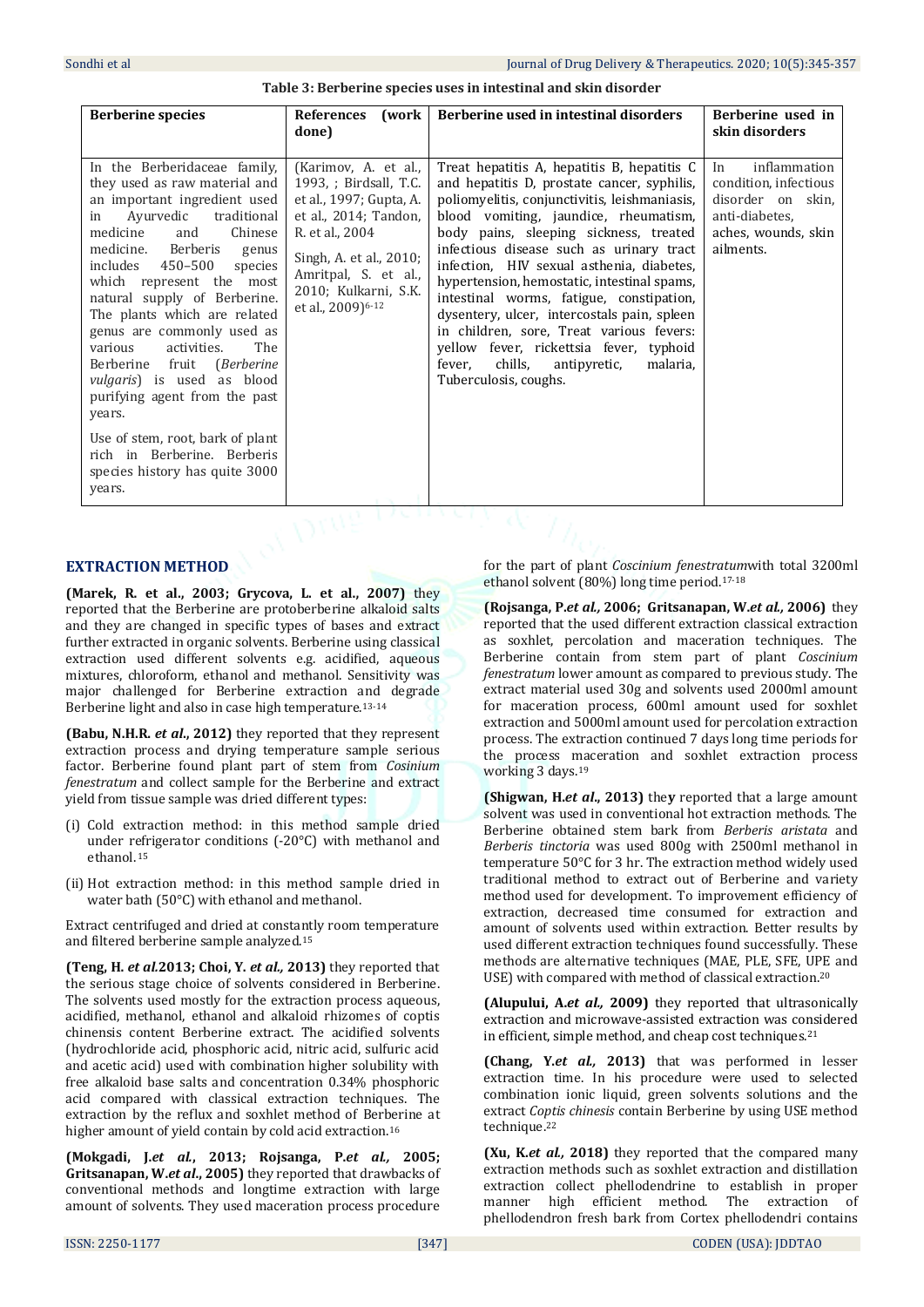Berberine extract. In his case, Berberinein combination of solvents used methanol, ethanol, acidified solvents and water with the extraction contain higher amount of extraction yield. They was determined that Berberine extract use of hydrochloride acidified acid, methanol and USE technique much more efficient. They concluded that the higher yield extraction compared with soxhlet method and distillation method of Berberine. 23

**(Xi, J.***et al.,* **2017)** they reported that the classical extracted method technique was considered. This technique present many advantages increased the yield, extraction time reduce, quality enhanced and reduced solvent consumption.<sup>24</sup>

**(Guoping, L.** *et al.,* **2012)** they reported that the *Cortex phellodendri* made comparison with different extraction

#### Sondhi et al Journal of Drug Delivery & Therapeutics. 2020; 10(5):345-357

techniques; heat reflux, MAE, UPE and USE techniques. The yield was obtained by extraction method in case UPE with lower extraction time and higher extraction time. Reflux, MAE and USE with 5.35mg/g for 2 hrs, 5.61mg/g for 1 hrs and 6mg/g for 15min.<sup>25</sup>

**(Mustafa, A.***et al.,* **2011 ;Turner, C.***et al.,* **2011)** they reported that the considered both extraction method pressurized method and other method used accelerated solvent extraction. The plant extraction used as a technology for compound to pressurized liquid extraction and pressurized fluid extraction.<sup>26</sup> The various methods of extraction of Berberine are listed in the Table 4.

| Sr.<br>no.     | Crude drug                           | <b>References</b>                                | <b>Method extraction and Isolation</b>                                           | <b>Method of analysis various</b><br>analytical techniques                    |
|----------------|--------------------------------------|--------------------------------------------------|----------------------------------------------------------------------------------|-------------------------------------------------------------------------------|
| $\mathbf{1}$   | Argemone                             | (Samal, P.K. et                                  | Method-Soxhlet extraction                                                        | Method-HPTLC                                                                  |
|                | mexicana                             | al.,2013) <sup>27</sup>                          | Solvents: methanol                                                               | Stationary Phase: silica gel                                                  |
|                |                                      |                                                  | Dry the compound by evaporation<br>and                                           | (60F254)<br>Mobile phase: Toluene: Ethyl                                      |
|                |                                      |                                                  | Re-solubilized the dried compound<br>in methanol with required<br>concentration. | acetate $(9:3, v/v)$ .<br>Detection of compound at: 266 nm                    |
| 2              | Berberis aristata                    | (Singh, R. et                                    | Method-Reflux isolation                                                          | Method-HPLC Column: Zorbax ODS                                                |
|                | DC 1.5g and<br>herb extract 0.1<br>g | al.,2010) <sup>28</sup>                          | Solvents for extraction: Take 100 mL<br>methanol on a water bath for 1 hr.       | II, 250 x 4.6mm (5μm) Mobile<br>phase: potassium hydrogen<br>phosphate buffer |
|                |                                      |                                                  | Filter process-                                                                  | $(pH 2.5)$ .                                                                  |
|                |                                      |                                                  | Re-isolate the crude by use of ES in<br>50 ml volume and repeat the              | Detection at: 346 nm                                                          |
|                |                                      |                                                  | procedure2 times for 30 min.                                                     | Temperature: 40°C                                                             |
|                |                                      |                                                  | Filtrates combination and                                                        | Flow Rate: 1 ml/min                                                           |
|                |                                      |                                                  | concentration to 50ml<br>Herb extracts Method-ultrasonic<br>extraction           | Method-Herbal ultrasonic                                                      |
|                |                                      |                                                  |                                                                                  | extraction process                                                            |
|                |                                      |                                                  | Solvents: Methanol                                                               | Solvents used: methanol (Volume<br>25ml minimum)                              |
|                |                                      |                                                  | Volume: 10 mL approx.                                                            | Sonication process.                                                           |
|                |                                      |                                                  | Sonication process and Filtration<br>process is done.                            |                                                                               |
| 3              | <b>Berberis</b>                      | (Shigwan, H.et)                                  | Method: Hot extraction process                                                   | Method-HPLC                                                                   |
|                | aristata,<br><b>Berberis</b>         | al., 2013) <sup>20</sup>                         | Solvents Used: methanol (2.5 Litre)                                              | Column: Unisphere is used (C18,<br>150 x 4.6mm or 5μm)                        |
|                | tinctoria                            |                                                  | Time: Min. 3 hr                                                                  | Mobile Phase:                                                                 |
|                |                                      |                                                  | Temperature: 50°C                                                                | 0.1% (trifluoroacetic acid)                                                   |
|                |                                      |                                                  |                                                                                  | Acetonitrile in the ratio of                                                  |
|                |                                      |                                                  |                                                                                  | (60:40v/v)                                                                    |
|                |                                      |                                                  |                                                                                  | Detection at: 350 nm                                                          |
|                |                                      |                                                  |                                                                                  | Temperature: 30°C                                                             |
|                |                                      |                                                  |                                                                                  | Flow Rate: 1 ml/min                                                           |
| $\overline{4}$ | Coptis chinensis                     | (Teng, H, Choi,<br>Y.et al., 2013) <sup>16</sup> | Method-Acid assisted extraction<br>process.                                      | Method-HPLC Column used: XTerra<br>(C18, 250 x 4.6mm)                         |

**Table 4: Various methods of extraction of Berberine from various crude drugs**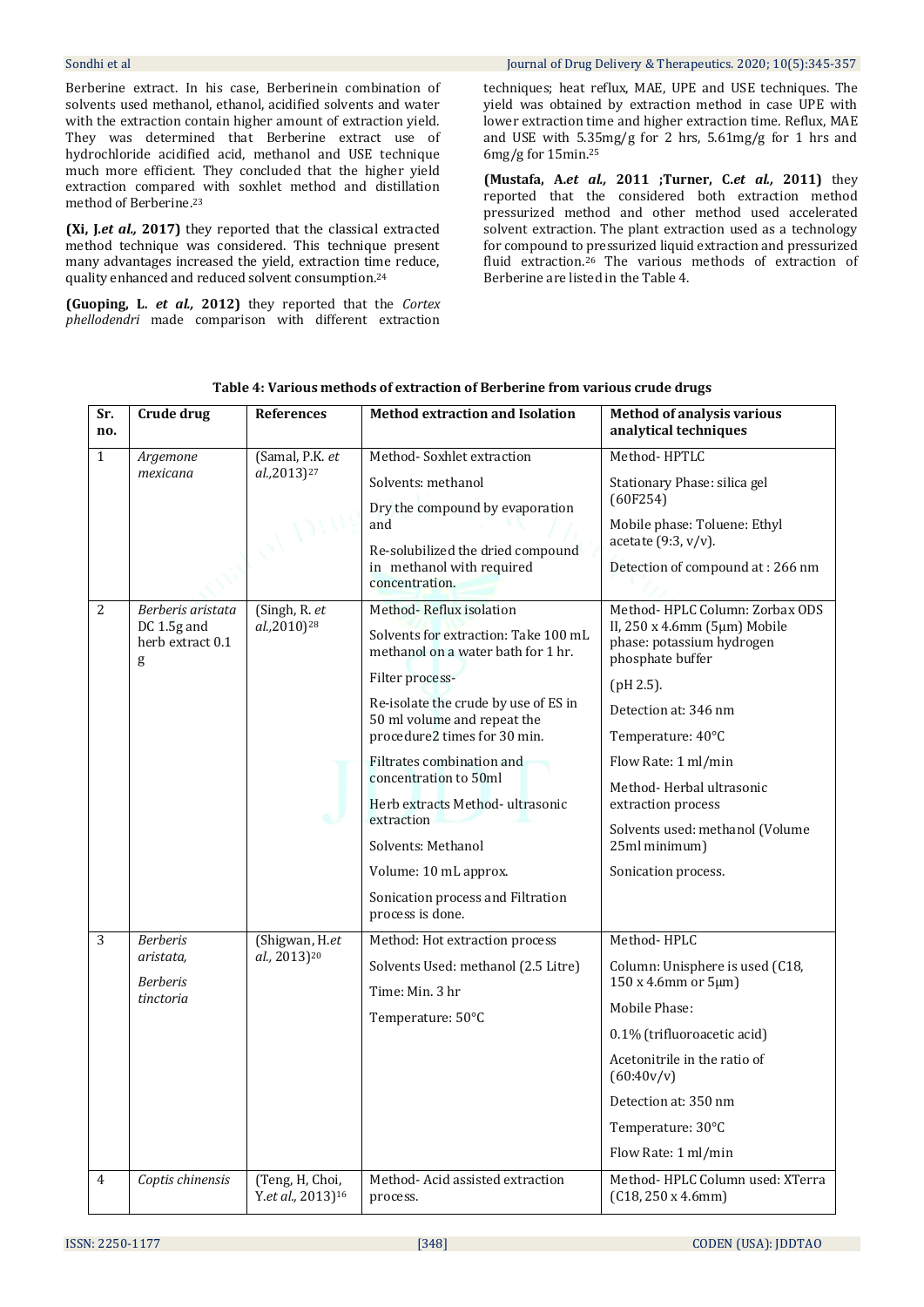|   |                        |                                            | Solvents used: Inorganic acids eg:                            | Mobile phase used:                                                   |
|---|------------------------|--------------------------------------------|---------------------------------------------------------------|----------------------------------------------------------------------|
|   |                        |                                            | HCL                                                           | Acetonitrile                                                         |
|   |                        |                                            | Phosphoric acid, nitric acid, and                             | Potassium dihydrogen phosphate                                       |
|   |                        |                                            | sulfuric acid) and one                                        | Ratio: (27:75 v/v)                                                   |
|   |                        |                                            | Organic acid eg: Acetic acid                                  | Detection at: 345 nm                                                 |
|   |                        |                                            | Time:1 to 8 hr,                                               | Temperature: 30°C                                                    |
|   |                        |                                            | Concentrations Range of acid: 0<br>to 1%                      |                                                                      |
|   |                        |                                            | Ratios: 20 to 60 mL/g                                         |                                                                      |
|   |                        |                                            | Maceration temp.: 25°C                                        |                                                                      |
|   |                        |                                            | Filtration: Final volume is diluted<br>with 100 mL            |                                                                      |
|   |                        |                                            | Method-Soxhlet extraction process                             |                                                                      |
|   |                        |                                            | Solvents used: ethanol                                        |                                                                      |
|   |                        |                                            | Time: 4 hr                                                    |                                                                      |
|   |                        |                                            | Temperature: 70°C                                             |                                                                      |
|   |                        |                                            | Dry the extract by evaporation and<br>Re-solubilized in 100ml |                                                                      |
|   |                        |                                            | Method-Heating reflux extraction<br>process                   |                                                                      |
|   |                        |                                            | Solvents used: ethanol                                        |                                                                      |
|   |                        |                                            | Soaking time: 1 hr                                            |                                                                      |
|   |                        |                                            | <b>Extraction time: 4 hr</b>                                  |                                                                      |
|   |                        |                                            | Temperature: 70°C on water bath                               |                                                                      |
|   |                        |                                            | Filtration: Dilute with 100 mL.                               |                                                                      |
| 5 | Cortex<br>phellodendri | (Guoping, L.et<br>al., 2012) <sup>25</sup> | Method- Ultrahigh pressure<br>extraction (UPE)                | Method-HPLC                                                          |
|   |                        |                                            | Parameters used:                                              | Column Used: Hypersil Oxidative<br>Desulfurization (C18, 250 × 4.6mm |
|   |                        |                                            | Solvents used: ethanol                                        | and $5 \mu m$ )                                                      |
|   |                        |                                            | Ratio of liquid-solid: 31.3                                   | Mobile Phases used:                                                  |
|   |                        |                                            | Pressure of extraction: 243.30                                | triethanolamine                                                      |
|   |                        |                                            | Time: 2 min                                                   | Solution pH: 3.5                                                     |
|   |                        |                                            |                                                               | Detection at: 265 nm                                                 |
|   |                        |                                            |                                                               | Temperature: 30°C                                                    |
|   |                        |                                            |                                                               | Flow Rate: 1 ml/min                                                  |
| 6 | Coptis rhizome         | (Liu, B.et)<br>al.,2006) <sup>29</sup>     | Method: Supercritical fluid extraction<br>process             | Methods: HPLC                                                        |
|   |                        |                                            | Time: More than 3 hr                                          | Column Used: Diamonsil (C18, 250<br>$\times$ 4.6mm and 5µm)          |
|   |                        |                                            | Temperature: 60°C                                             | Mobile Phases used:                                                  |
|   |                        |                                            | Pressure range: 200-500 bar                                   | Potassium di-hydrogen phosphate:                                     |
|   |                        |                                            | Flow-rate of CO: 1 Litre/min                                  | Acetonitrile                                                         |
|   |                        |                                            | Flow-rate of modifier system: 0.4<br>$mL/min$ .               | Detection at: 345 nm<br>Flow rate: 1 ml/min                          |
|   |                        |                                            | Organic solvent:                                              |                                                                      |
|   |                        |                                            | ethanol                                                       |                                                                      |
|   |                        |                                            | carbon dioxide,                                               |                                                                      |
|   |                        |                                            | methanol                                                      |                                                                      |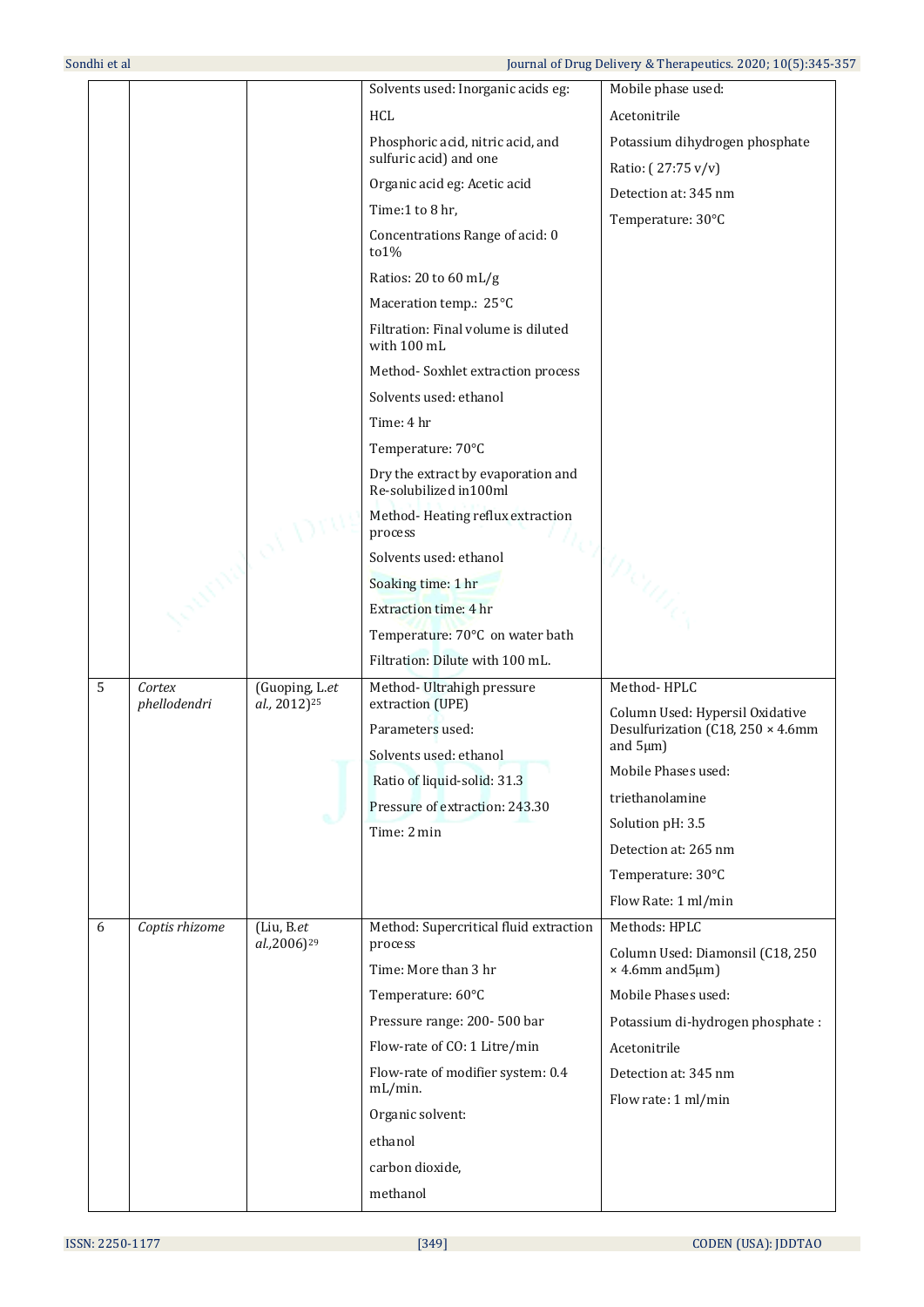|                |             |                                                            | Tween                                                              |                                                                       |
|----------------|-------------|------------------------------------------------------------|--------------------------------------------------------------------|-----------------------------------------------------------------------|
|                |             |                                                            | Soxhlet extraction:                                                |                                                                       |
|                |             |                                                            | Extraction Solvents: hydrochloric<br>acid: methanol $(1:100, v/v)$ |                                                                       |
|                |             |                                                            | Time: 8 h                                                          |                                                                       |
| $\overline{7}$ | Cortex      | (Liu, S.et al.,                                            | Method: Ultrahigh pressure                                         | Method: HPLC                                                          |
|                | pellodendri | 2013)30                                                    | extraction                                                         | Column used: Daisopak (SP-120-5-                                      |
|                | Amurensis   |                                                            | Solvents used: ethanol                                             | $ODS_BP, 250 \times 4.6mm$ and $5\mu$ m)                              |
|                |             |                                                            | Ratio of liquid-solid: 30: 1                                       | Mobile Phases used:                                                   |
|                |             |                                                            | Extracting pressure: 400 MPa                                       | Acetonitrile                                                          |
|                |             |                                                            | Time: 4min                                                         | phosphoric acid                                                       |
|                |             |                                                            | Temperature: 40°C                                                  | water ratio: [0.7:100 v/v]                                            |
|                |             |                                                            | Method: Ultrasonic extraction<br>process                           | Detection at: 345 nm                                                  |
|                |             |                                                            | Solvents used: ethanol                                             | Temperature: 25°C                                                     |
|                |             |                                                            | Soaking time for sample: 24 hr                                     | Flow Rate: 1 mL/min                                                   |
|                |             |                                                            | Sonication time: 60 min                                            |                                                                       |
|                |             |                                                            | Temperature: 30°C                                                  |                                                                       |
|                |             |                                                            | Method-Heat reflux extraction                                      |                                                                       |
|                |             |                                                            | process                                                            |                                                                       |
|                |             |                                                            | Solvent used: ethanol                                              |                                                                       |
|                |             |                                                            | Soaking time for sample: 24 hr<br><b>Extraction time: 4 hr</b>     |                                                                       |
|                |             |                                                            | Method-Soxhlet extraction process                                  |                                                                       |
|                |             |                                                            | Solvent used: ethanol                                              |                                                                       |
|                |             |                                                            | Soaking time: 4 hr Time of sample<br>isolation: 4 hr               |                                                                       |
| 8              | Coscinium   | (Rojsanga, P.et                                            | Method: Maceration                                                 | Method: TLC                                                           |
|                | fenestratum | al.,2005;<br>Gritsanapan,<br>W.et al., 2005) <sup>18</sup> | <b>Extraction process</b>                                          | Stationary phase used: Silica gel<br>(GF254)                          |
|                |             |                                                            | Solvents used: ethanol                                             | Mobile phase used:                                                    |
|                |             |                                                            | Shaking time: 80 hr rpm-200<br>Re-extraction time: 48 hr           | ethyl acetate: butanol: formic acid                                   |
|                |             |                                                            |                                                                    | :water (50:30:12:10)                                                  |
|                |             |                                                            | Shaking time: 24 hr<br>Combination of extracts                     | Detection at: 366 nm                                                  |
|                |             |                                                            | concentration                                                      |                                                                       |
|                |             |                                                            | Dryness: By evaporation)                                           |                                                                       |
|                |             |                                                            | Re-solubilized: 10 mg dried extract<br>in ethanol                  |                                                                       |
| 9              | Coscinium   | (Arawwawala,                                               | Solvent used: methanol                                             | Method: TLC                                                           |
|                | fenestratum | L.D.et al., 2012;<br>Wickramaar,                           | Extraction (Hot): sample refluxed<br>with solvent upto3 hr         | Adsorbent used: Silica Gel (GF-254)<br>Solvent used: n-Butanol: Ethyl |
|                |             | W.A.et<br>al.,2012) <sup>31</sup>                          | Filtration: Methanol                                               | acetate: Acetic acid                                                  |
|                |             |                                                            | Evaporation: Methanol.                                             | Ratio: (2.5:1.5:1, v/v/v)                                             |
|                |             |                                                            | Extracts Re-solubilized in: Methanol                               | Detection at: 254 and 366 nm                                          |
|                |             |                                                            | Method: Cold extraction process                                    |                                                                       |
|                |             |                                                            | Solvent used: ES                                                   |                                                                       |
|                |             |                                                            | Time: 24 hr                                                        |                                                                       |
|                |             |                                                            | Filtration/evaporation                                             |                                                                       |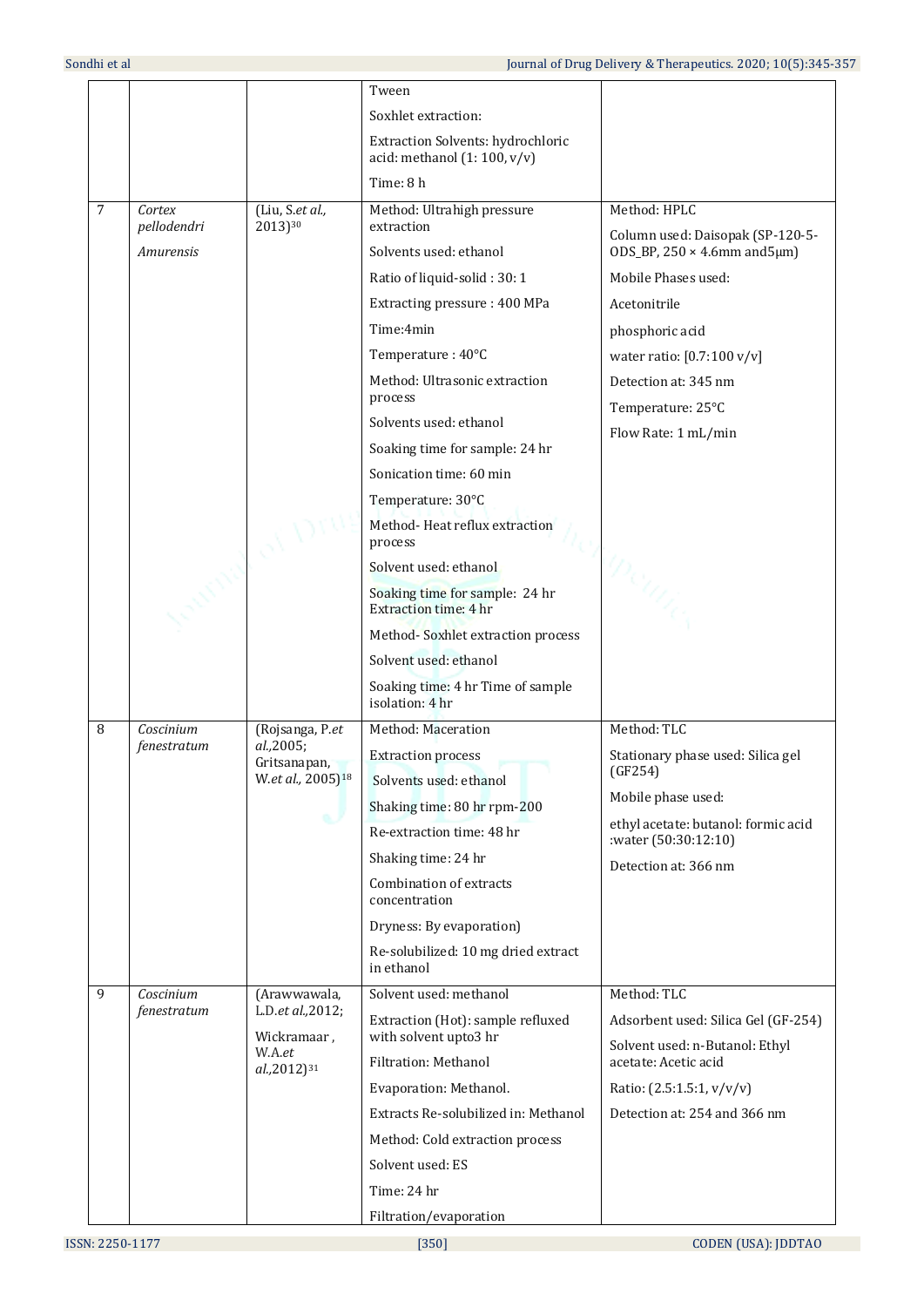|    |                                               |                                                   | /Resolubilization: Methanol                                  |                                                                                                     |
|----|-----------------------------------------------|---------------------------------------------------|--------------------------------------------------------------|-----------------------------------------------------------------------------------------------------|
| 10 | Dried powder<br>stem Coscinium<br>fenestratum | (Akowuah,<br>G.A.et al., 2014;<br>Rojsanga, P. et | Solvents used: water/<br>methanol/water $(1:1:1 v/v)$        | Method-HPLC Column used:<br>(Oxidative Desulfurization,<br>Chromolith, RP-18e, $100 \times 4.6$ mm) |
|    |                                               | al., 2010) <sup>32-33</sup>                       | Methanol Sonication time: 15<br>minTemperature: room temp.   | Mobile Phases used:                                                                                 |
|    |                                               |                                                   | Centrifugation process: 2800 rpm for                         | Methanol                                                                                            |
|    |                                               |                                                   | 15min.                                                       | Deionized                                                                                           |
|    |                                               |                                                   | Filtration/evaporation/<br>Resolubilization: Methanol: water | Ratio: Water (90:10 v/v)                                                                            |
|    |                                               |                                                   | Ratio: 9:1 v/v                                               | Flow rate: 0.5 mL/min                                                                               |
|    |                                               |                                                   |                                                              | Temperature: 25°C Detection: UV                                                                     |
| 11 | Dried form<br>Coscinium<br>fenestratum        | (Babu, N.H.R.et<br>al.,2012) <sup>15</sup>        | Method- Cold extraction process<br>Temperature: 20°C         | Method: HPLC Column used: (C18,<br>$250 \times 4.6$ mm and $5 \mu m$ )                              |
|    |                                               |                                                   | Hot extraction temperature: 50°C on                          | Mobile Phases used:                                                                                 |
|    |                                               |                                                   | water bath                                                   | Acetonitrile                                                                                        |
|    |                                               |                                                   | Solvent used: ethanol                                        | Trifluro-acetic acid                                                                                |
|    |                                               |                                                   | Centrifugation time: 10 min                                  | Ratio (50:50, v/v)                                                                                  |
|    |                                               |                                                   | Temperature: 10°C Samples                                    | Detection at: 344 nm                                                                                |
|    |                                               |                                                   |                                                              | Flow rate: 0.8 ml/min                                                                               |
| 12 | Goldenseal,                                   | (Mokgadi, J.et                                    | Method: Pressurized hot water                                | Method: HPLC (Diode Array Diode)                                                                    |
|    | Hydrastis<br>canadensis                       | al., 2013) <sup>17</sup>                          | extraction process<br>Solvent used: water                    | Column used: Zorbax eclipse Plus (C<br>18, 75 x 4.6mm and 3.5μm)                                    |
|    |                                               |                                                   | Temperature: 140°C                                           | Mobile phase used:                                                                                  |
|    |                                               |                                                   | <b>Parameters used:</b>                                      | Formic Acid- pH 2.7                                                                                 |
|    |                                               |                                                   | Pressure: 50 bars                                            | Methanol                                                                                            |
|    |                                               |                                                   | Flow rate: 1mL/min                                           | Detection at: 242 nm                                                                                |
|    |                                               |                                                   | Time: 15min                                                  | Temperature: 35°C                                                                                   |
|    |                                               |                                                   | Method: Reflux extraction process                            | Flow rate: 1 ml/min                                                                                 |
|    |                                               |                                                   | Solvent used: methanol                                       | MS                                                                                                  |
|    |                                               |                                                   | Sonication time: 4 hr                                        | Detection by: Elect spray ionization                                                                |
|    |                                               |                                                   | Sonication temperature: 80°C                                 | $(+)$                                                                                               |
|    |                                               |                                                   | Method: Ultrasonic extraction<br>process                     | Temperature of capillary: 200°C                                                                     |
|    |                                               |                                                   | Solvent used: Methanol                                       | Current: 20 V                                                                                       |
|    |                                               |                                                   | Reflux time: 6 hr by continuously                            | Voltage of tube lens: 5V                                                                            |
|    |                                               |                                                   | stirring process.                                            |                                                                                                     |
| 13 | Root Berberis                                 | (Patel, M.C.et                                    | Method: Soxhlet extraction process                           | Method: HPTLC                                                                                       |
|    | aristata DC                                   | al.,2013) <sup>34</sup>                           | Solvent used: Ethanol is used to form<br>an extract.         | Stationary phase used: Pre-coated<br>silica gel Grade: 60GF-254                                     |
|    |                                               |                                                   | Desolvation: hot water filtration: hot<br>water              | Mobile phases used: n-butanol and<br>glacial acetic acid or water                                   |
|    |                                               |                                                   | Acidification: HCL                                           | Ratio: (12:3:4 v/v/v)                                                                               |
|    |                                               |                                                   | Cool at: ice bath                                            | Temperature: $33 \pm 5^{\circ}$ C                                                                   |
|    |                                               |                                                   | Cooling time: 30min                                          | Detection at: 350 nm                                                                                |
|    |                                               |                                                   | Eg: overnight in a refrigerator                              |                                                                                                     |
| 14 | Rabbit plasma                                 | (Liu, M.et al.,                                   | Mix 100 $\mu$ l of sample in 3% of formic                    | Method:                                                                                             |
|    |                                               | 2011)35                                           | acid with Acetonitrile solvent                               | Liquid Chromatography-                                                                              |
|    |                                               |                                                   | Solvent Volume: (200 µl)                                     | Electrospray Ionization                                                                             |
|    |                                               |                                                   | Vortex time: 30 sec                                          |                                                                                                     |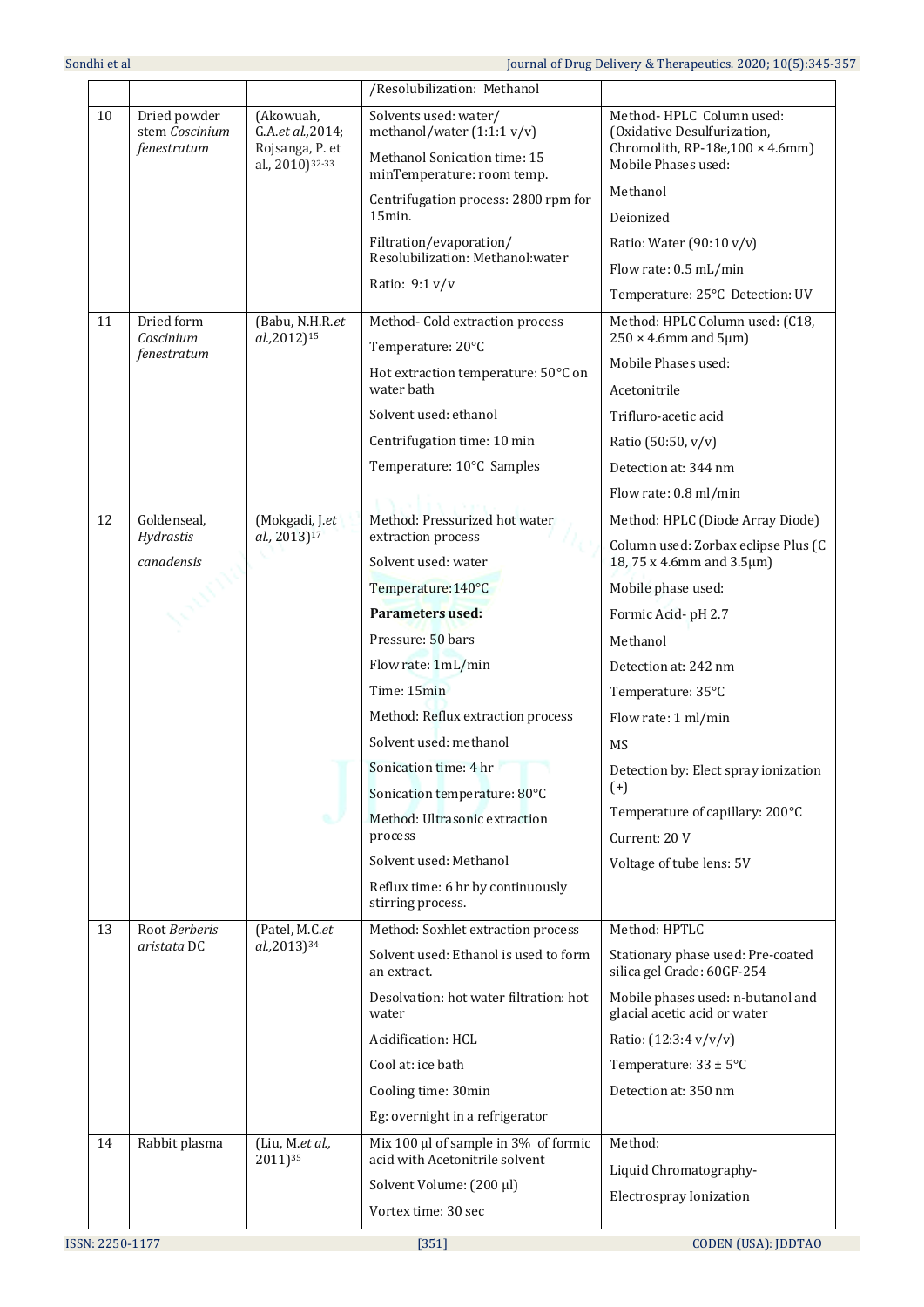|    |            |                                       | Centrifugation time: 10min                                      | Mass Spectroscopy                                                        |
|----|------------|---------------------------------------|-----------------------------------------------------------------|--------------------------------------------------------------------------|
|    |            |                                       | Centrifugation temperature: 4°C                                 | <b>HPLC</b>                                                              |
|    |            |                                       | Evaporation: nitrogen stream                                    | Column used: Capcell Pakc18 (MG,                                         |
|    |            |                                       | Evaporation temperature: 40°C                                   | $100 \times 2.1$ mm and $5 \mu$ m) Mobile<br>Phases:                     |
|    |            |                                       | Solubilization process: 100 µl with<br>(20% methanol)           | formic acid                                                              |
|    |            |                                       |                                                                 | methanol                                                                 |
|    |            |                                       |                                                                 | Ratio: (60:40 v/v)                                                       |
|    |            |                                       |                                                                 | Temperature: 25°C                                                        |
|    |            |                                       |                                                                 | Flow rate: 0.4 ml/min                                                    |
|    |            |                                       |                                                                 | Method- Mass Spectroscopy<br>detection process                           |
|    |            |                                       |                                                                 | Source: Electro-spray Ionization                                         |
|    |            |                                       |                                                                 | Quantification mode: MRM                                                 |
| 15 | Rat plasma | (Wang, Z.et                           | Method-Rat plasma process                                       | Method: Ultra Performance Liquid                                         |
|    | Rat tissue | al.,2016) <sup>36</sup>               | Solvent used: methanol                                          | Chromatography (UPLC) or Mass<br>Spectroscopy process                    |
|    |            |                                       | Mixing ratio: 200 µl with standard 40<br>µl and 560 µl solvent. | Column used: Acquity Ethylene<br>bridged hybrid $(C18, 50 \times 2.1$ mm |
|    |            |                                       | Vortex at: 20 sec                                               | and $1.7 \mu m$ )                                                        |
|    |            |                                       | Centrifugation time: 10min rpm:<br>12000                        | Mobile Phase used:                                                       |
|    |            |                                       | <b>Filtration process: Rat tissue</b>                           | acetonitrile                                                             |
|    |            |                                       | Grinding process: 3ml saline solution                           | formic acid and water                                                    |
|    |            |                                       | with 600 mg tissue                                              | Ratio: (0.1:99.9, v/v)                                                   |
|    |            |                                       | Centrifugation time: 10min rpm:                                 | Flow rate: 0.25 ml/min                                                   |
|    |            |                                       | 12000                                                           | <b>Mass Spectroscopy detection:</b>                                      |
|    |            |                                       | Mixing ratio: 200 µl with standard 40<br>µl in 560 µl           | Source of detection: Electro-spray<br>Ionization                         |
|    |            |                                       | Vortex at: 20 sec                                               | Quantification by: different Reaction<br>Monitoring mode                 |
|    |            |                                       | Centrifugation time: 10min rpm:<br>12000                        |                                                                          |
| 16 | Rat plasma | (Xu, B.et al.,<br>2015) <sup>37</sup> | Evaporation of the 10 µl IS with<br>working tube                | Method:                                                                  |
|    |            |                                       | Mixing ratio: 200 µl with internal                              | Liquid Chromatography                                                    |
|    |            |                                       | evaporated solution                                             | Mass Spectroscopy                                                        |
|    |            |                                       | Vortex time: 1min                                               | Column used: Zorbax Eclipse eXlta<br>Dense Bonding (C18, 150 × 2.1mm     |
|    |            |                                       | Mixing ratio: 10 µl with1% formic                               | and $3.5 \mu m$ )                                                        |
|    |            |                                       | acid or 200 µl                                                  | Mobile Phase used:                                                       |
|    |            |                                       | acetone<br>Vortex time: 2min                                    | acetonitrile and water                                                   |
|    |            |                                       | Centrifugation time: 10min, rpm:                                | Ratio: 1%                                                                |
|    |            |                                       | 10.000 rpm                                                      | acetic acid and 0.001 mol/L<br>ammonium acetate                          |
|    |            |                                       | Mixing ratio: supernatant by 200 µl<br>methanol                 | Flow rate: 0.2 ml/min                                                    |
|    |            |                                       | Vortex time: 1 min centrifugation                               | <b>MS</b> detection:                                                     |
|    |            |                                       | time: 10 min                                                    | Source: Electro-spray Ionization                                         |
|    |            |                                       | Mixing ratio: supernatant by 400 µl<br>acetonitrile             | Quantification by: Multiple Reactive<br>Monitoring mode                  |
|    |            |                                       | Vortex time: 1 min centrifugation<br>time: 10 min               |                                                                          |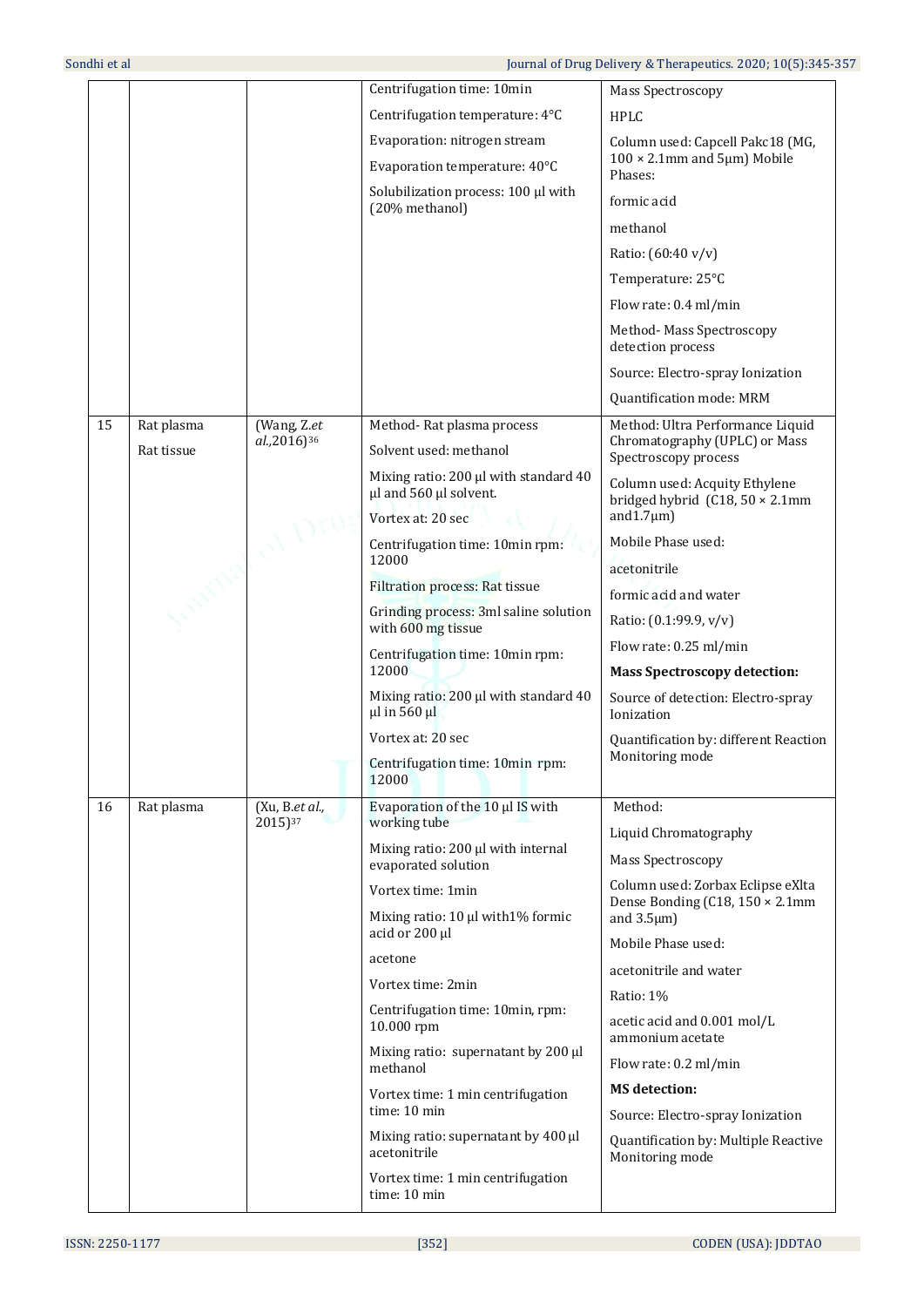|    |                         |                          | Dryness: Nitrogen stream                                                                    |                                                                         |
|----|-------------------------|--------------------------|---------------------------------------------------------------------------------------------|-------------------------------------------------------------------------|
|    |                         |                          | Temperature: 37°C                                                                           |                                                                         |
|    |                         |                          | Resolubilize with methanol                                                                  |                                                                         |
| 17 | Rat plasma              | (Yang, L.et              | Solvent used: Methanol Mixture: 100                                                         | Method:                                                                 |
|    |                         | al.,2017) <sup>38</sup>  | µl sample with internal standard of<br>10 µl Centrifugation time: 10 min<br>rpm: 12.000 rpm | Ultra Performance Liquid<br>Chromatography                              |
|    |                         |                          | Temperature: 4°C                                                                            | Mass Spectroscopy                                                       |
|    |                         |                          | Vortex time-1min                                                                            | Column used: Acquity                                                    |
|    |                         |                          | Evaporation: nitrogen stream                                                                | <b>Ultra Performance Liquid</b><br>Chromatography                       |
|    |                         |                          | Resolubilization with 100 µl solvent.                                                       | Column used: Ethylene Bridged<br>Hybrid (C18, 1.7 $\mu$ m, 50 × 2.1mm). |
|    |                         |                          |                                                                                             | Mobile Phase used:                                                      |
|    |                         |                          |                                                                                             | Acetonitrile                                                            |
|    |                         |                          |                                                                                             | Flow rate: 0.4 ml/min                                                   |
|    |                         |                          |                                                                                             | formic acid: water                                                      |
|    |                         |                          |                                                                                             | Ratio: (0.1:99.9 v/v)                                                   |
|    |                         |                          | Delivery <sub>d</sub> e                                                                     | Quantification by: Multiple reactive<br>monitoring mode                 |
|    |                         |                          |                                                                                             | MS detection:                                                           |
|    |                         |                          |                                                                                             | Source: Electro-spray Ionization.                                       |
| 18 | Stem bark               | (Pfoze, N.L. et          | Method: Cold extraction process                                                             | Method-TLC                                                              |
|    | Mahonia<br>manipurensis | al., 2014) <sup>39</sup> | Solvent used: Methanol<br>Quantity: 1000 mL                                                 | Stationary phase used: pre-coated<br>silica gel (GF-254).               |
|    |                         |                          | Stirring: room temperature                                                                  | Mobile phase used:                                                      |
|    |                         |                          |                                                                                             | hexane                                                                  |
|    |                         |                          |                                                                                             | ethyl acetate                                                           |
|    |                         |                          |                                                                                             | methanol                                                                |
|    |                         |                          |                                                                                             | Ratio: (56:20:5)                                                        |
|    |                         |                          |                                                                                             | Fraction and purification test:<br>Dragendroff's                        |
|    |                         |                          |                                                                                             | Reagent (+ve test)                                                      |
|    |                         |                          |                                                                                             | Analysis of purified fraction:                                          |
|    |                         |                          |                                                                                             | Mobile phase used:                                                      |
|    |                         |                          |                                                                                             | chloroform                                                              |
|    |                         |                          |                                                                                             | ethyl acetate                                                           |
|    |                         |                          |                                                                                             | diethyl-amine                                                           |
|    |                         |                          |                                                                                             | methanol                                                                |
|    |                         |                          |                                                                                             | ammonium hydroxide                                                      |
|    |                         |                          |                                                                                             | Ratio: (6:24:1.5:6:0.3)                                                 |
|    |                         |                          |                                                                                             | HPLC:                                                                   |
|    |                         |                          |                                                                                             | Column used: Water Symmetry<br>$(C18, 250 x 4.6 mm and 5 \mu m)$        |
|    |                         |                          |                                                                                             | Mobile phase used:                                                      |
|    |                         |                          |                                                                                             | methanol                                                                |
|    |                         |                          |                                                                                             | formic acid                                                             |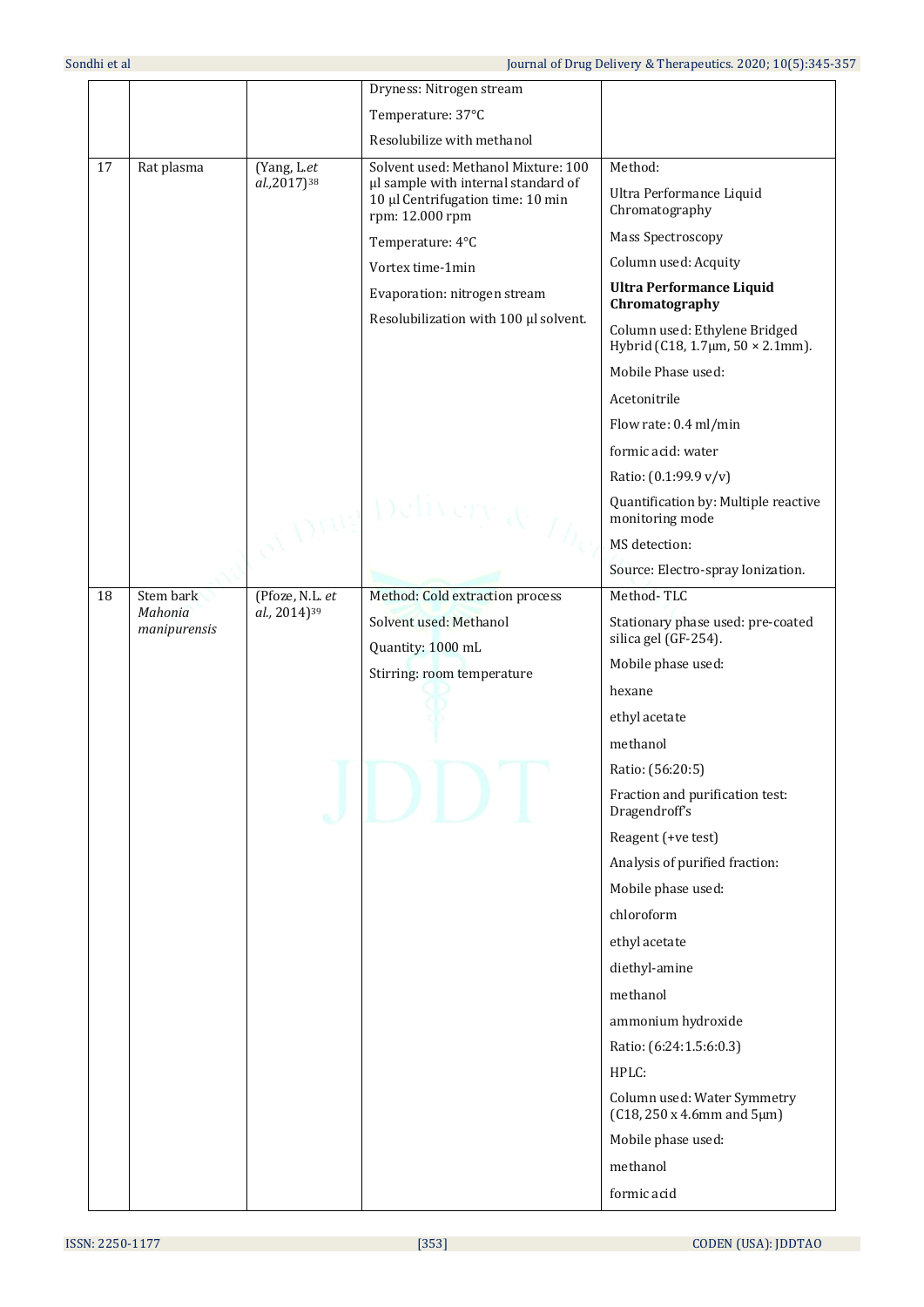| 19 | Tinospora<br>cordifolia                                                              | (Satija, R.et<br>al.,2015) <sup>40</sup>                          | Method: Microwave assisted<br>extraction (MAE) process                                                                                                                                                                                                                                                                                                                            | buffer<br>Ratio: (0.1%, v/v)<br>Detection at: 346 nm<br>Flow rate: 1 ml/min<br>Detection by:<br>UV spectra at 200 to 500 nm<br>MS: Electro-spray Ionization<br>Method: HPTLC |
|----|--------------------------------------------------------------------------------------|-------------------------------------------------------------------|-----------------------------------------------------------------------------------------------------------------------------------------------------------------------------------------------------------------------------------------------------------------------------------------------------------------------------------------------------------------------------------|------------------------------------------------------------------------------------------------------------------------------------------------------------------------------|
|    |                                                                                      |                                                                   | Solvent used: ethanol<br>Time: 3 min<br>Method: Soxhlet extraction process<br>Solvent used: ethanol<br>Time: 3 hr<br>Filtration<br>Concentration<br>Maceration<br>Solvents for extraction: ethanol-<br>200ml by 7 days irregular stirring                                                                                                                                         | Mobile phase used:<br>methanol<br>acetic acid<br>water<br>Ratio: (8: 1: 1 v/v/v).<br>Detection at: 366 nm                                                                    |
| 20 | Tinospora<br>cordifolia,<br><b>Tribulus</b><br>Terrestris.<br>Emblica<br>officinalis | (Joshi, H.et al.,<br>and Kanaki, N.et<br>al., 2013) <sup>41</sup> | Solvent used for extraction:<br>chloroform<br>Sample is triturated with ammonia<br>solution<br>Dry: room temperature<br>Extraction time: 1 hr<br>phase extraction of chloroform with<br>5% sulfuric acid<br>Basic nature: by acid extract with<br>sodium carbonate<br>pH: 9<br>Extraction with chloroform: X3<br>Evaporation temperature: 50°C<br>Residue solubilized by methanol | UV absorbance at: 348 nm<br>(wavelength)                                                                                                                                     |

The extraction process is simple and involves several steps such as sample mixing and extraction solvents e.g. acetone, acetonitrile and methanol. Centrifugation after that the supernatant in nitrogen stream and the extraction of solid phase extraction (SPE) can be applied.

# **ANALYTICAL TECHNIQUES**

After Berberine extraction, separation, purification and quantification use the chromatography methods. Determination of Berberine extract by using different analytic techniques such as UV-Vis spectrophotometry, High Performance Liquid Chromatography, Thin Layer Chromatography, Capillary Electrophoresis and High Performance Thin Layer Chromatography. Berberine analyzed by Liquid Chromatography-Mass Spectrophotometry, Ultra Performance Liquid Chromatography-Mass Spectrophotometry.

## **UV-Vis spectrophotometry**

(Joshi, H.*et al.,* 2013; Kanaki, N.*et al*., 2013), they reported that they work done by this method was considered most effective and rapid detection method from Berberine extract quantitative analysis plant extracts. Berberine concentration determined by UV technique absorption at 348nm, based on Beer-Lambert Law. Done dilution range of 2-20µg/ml Berberine samples and compounds avoided by isolation of alkaloid fraction.<sup>41</sup>

# **High-performance liquid chromatography (HPLC)**

ISSN: 2250-1177 [354] CODEN (USA): JDDTAO (Sasidharan, S.*et al*., 2011), reported that HPLC technique widely used for quantitative analysis and qualitative analysis and also used in quantification and identification The stationary phase of C18 silica column and mobile phase used different solvents are methanol, acetonitrile and water with combination phosphate buffers. Separation and detection of Berberine compound by using isocratic gradient elution and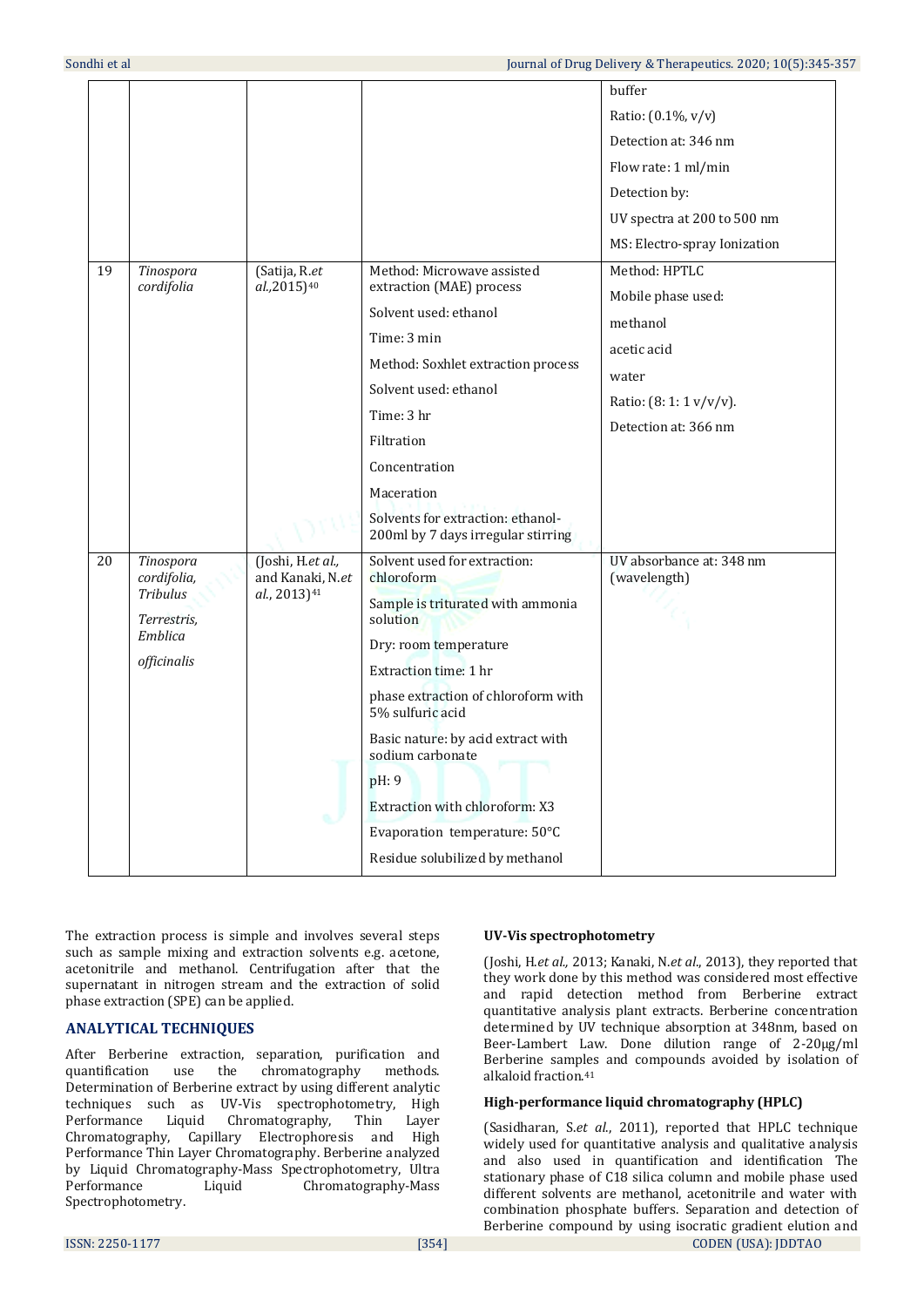high sensitivity Berberine identification using UV and DAD techniques.<sup>42</sup>

#### **Thin layer chromatography (TLC) and high performance thin layer chromatography (HPTLC)**

(Samal, P.K.*et al*., 2013) they reported that two techniques used usually for Berberine detection by TLC method and HPTLC method. These methods were easy and cost effective. By the HPLC method present the chance of running samples at the same time use small quantity of samples as well as mobile phases. The plant *Argemone mexicana* used for the identification of Berberine by using stationary phase and mobile phase. The silica gel used as stationary phase and mobile phase used with toluene and ethyl acetate solvents.<sup>27</sup>

#### **Electrochemiluminescence (ECL) end-column with CE**

(Du, J.X.*et al.,* and Wang, M.*et al*., 2010) they reported that used same principles method for detection of Berberine *Rhizoma coptidis*. They developed the method to identified small volume sample and proved very sensitive with good revolution for Berberine detection. 43

#### **Mass spectrometry:**

(Xu, B.*et al*., 2015)they reported that considered great techniques to analyzed samples. In this method, sample analyzed fast and accurate information related to the structural compounds composition in this technique. They developed accurate and sensitive methods to Berberine determine. Samples separation optimized by using six types of reverse phase columns, two mobile phases with different solvents such as methanol-water and acetonitrile-water, additives used in different concentration : 0.1, 0.5, 1, and 2% formic acetic acid and 0.0001, 0.001, 0.01 mol/L ammonium acetate, acetic acid and formic acid. The different method was tested in specificity, linearity, lower limit of quantification, stability, accuracy and precision. 37

#### **POTENTIAL OF BERBERINE ON THEIR THERAPEUTIC EFFECTS**

#### **Immunomodulatory potential:**

Immunomodulatory effect of Berberine was established in many experimental. Berberine furnish to relieve damage in cardiac the by increasing the anti-cardiac myosin antibodies and regulate the action of some STATs or block the differentiation of Th1cytokines and Th2 cytokines cells. This route plays main function with the pathogenesis of myocarditis. Neurologic disease characterized by autoimmune damage peripheral nervous system. The useful outcome of Berberine on animal model resided in its pressure on cellular immunity and humoral immunity and the inhibition of lymphocyte proliferation (CD4) and also decrease in proinflammatory cytokines (IL-6 and TNF). Multiple sclerosis is a common disease of central nervous system and inflammatory processes. Berberine enhances the level of corticosteroids. We can examine the increasing level with the help of experimentally-induced colitis in rats. The benefits and the effects of Berberine may be allow and apply to the rise in level of endogenous glucocorticoid compounds with the effective and desired therapeutic action in inflammatory bowel disease.44-46

The various effects of Berberine are shown with their therapeutic and mechanism in Figure 2.



**Figure 2: Potential of Berberine on their therapeutic effects and their mechanisms**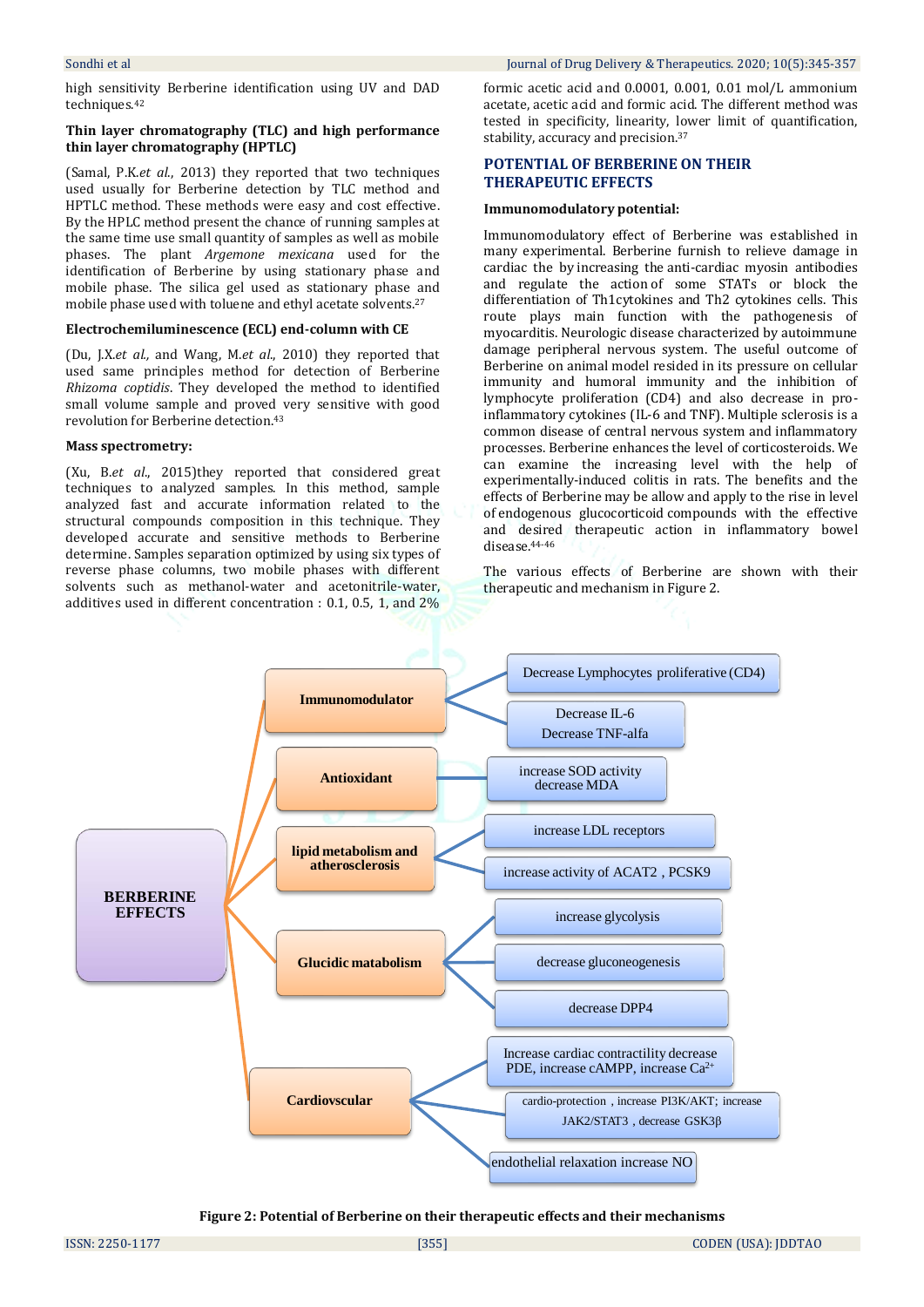#### **Antioxidant potential:**

Normal conditions body maintains balanced the antioxidant and prooxidant agents. Imbalance between pro-oxidant and antioxidant occurs high oxidative stress. Oxidative stress build several mechanisms: a production increase of reactive species, decrease enzyme levels involved in blocking actions of compounds or decrease free radical. The Berberine on peroxidation of lipids, and effect induced after chemical carcinogenesis in small animals. Berberine detects best result of antioxidant properties suitable effect on lipid peroxidation. Further, involved mechanism in antioxidant of Berberine: free oxygen removal, ROS/RNS scavenging, nitric oxide ions and reducing destructiveness of superoxide ions. Increase the antioxidant effect of endogenous substances. Highly potential antioxidant and Berberine compared with vitamin C. The oxidative stress plays a main part. 47-51

#### **Potential on endothelium:**

Berberine induces endothelial relaxation with increasing NO production from essential amino acid through activity of endothelial nitric oxide that thought of within the dilatation method. Berberine facilitates phosphorylation of endothelial nitric oxide synthase and heat shock proteins 90, that increasing NO production. Endothelial contraction by taking Berberine and it reduced the COX-2 expression. Imbalance of the COX-1 and COX-2 activity, quantitative relation ratio between vasodilator/vasoconstrictor, and prothrombotic/antithrombotic effects. Berberine shows helpful impact on TNFa/AKT/eNOS mRNA beneficial effects.<sup>52</sup>

#### **Atherosclerotic potential:**

The level of blood lipid very high levels and associated with vascular wall swollen. Effect of Berberine during lipid metabolism is the significance of cholesterol low density lipoprotein receptors. Receptors stabilize by an extracellular signal regulated kinase extracellular signal regulated dependent pathway with Berberine increases the activity of low density lipoprotein receptors through JNK pathway. There are two types of enzymes; Acetyl-Coenzyme A Transferase 1 and Acetyl-Coenzyme A Transferase 2 Berberine influence on lipid profile.<sup>53</sup>

#### **Hepatoprotective potential:**

Berberine was established on animal studyof Berberine. Berberine reduced functional hepatic tests and histological damage (cellular infiltrate inflammation and hepatocyte necrosis). The mechanism of Berberine which reduces hepatotoxicity also considered on carbon tetrachloride (CCl4) induced hepato-toxicity. Berberine used lowers nitrosamine oxidative stress and inflamed liver. The Berberine decreases. Berberine prevents decrease in increase in lipid peroxidation and super peroxide dismutase activity. Reduction in COX-2, TNF-αand caused nitric oxide synthase (iNOS) levels. Decrease in transaminase levels maintain. Berberine helps to maintain integrity of hepatocellular membrane. 54-56

#### **Potential on glucose metabolism:**

Berberine low blood sugar level, and its mechanisms Inhibition mitochondrial glucose oxidation. Incentive of glycolysis and breakdown of glucose increased and decreased ATP level through inhibition of mitochondrial function in liver and gluconeogenesis. By the Berberine Inhibition of dipeptidyl peptidase-4 (DPP4), protease responsible for certain peptides such as glucagon-like peptide-1, gastric inhibitory polypeptide; rise insulin level of hyperglycemia, DPP4 inhibition. Determine peptides duration action, so improving glucose tolerance. Berberine improves the insulin resistance, and showed beneficial effects. Hypoglycemic drugs are commonly used and utilization of glucose levels in tissues with helps lowering plasma lipid free fatty acids.<sup>57</sup>

#### **CONCLUSION**

Herbals are the best for the used for the treatment of various diseases with lesser side effects as compared to other formulation. In this review, we came to know about the potential uses of Berberine in the various disorders and in the treatment of various diseases. With the literature, we came to know about that extraction, isolation and analysis of this plant is easy and can be done. So we can prepare the various formulations as herbal formulations for the treatment of various disorders in future.

#### **ACKNOWLEDGEMENT**

The author wishes to acknowledge Laureate Institute of Pharmacy, Jawalamukhi, Himachal Pradesh (176031), for providing their support and other required facilities in the preparation of this review article.

#### **Conflicts of Interest:** None

**Funding Support:** None

## **REFERENCES**

- Jindal S, Awasthi R, Singhare D, Kulkarni GT, "Topical delivery of Tacrolimus using liposome containing gel: An emerging and synergistic approach in management of psoriasis" Medical Hypotheses, 2020:109838.
- 2. Seethapathy GS, Raclariu-Manolica AC, Anmarkrud JA, Wangensteen H, De Boer HJ. DNA metabarcoding authentication of Ayurvedic herbal products on the European market raises concerns of quality and fidelity. Frontiers in plant science. 2019; 10:68.
- 3. Devarbhavi H, "Aurvedic and herbal medicine-induced liver injury: It is time to wake up and take notice" springer, 2018;5-7
- 4. Cui H, Cai Y, Wang L, Jia B, Li J, Zhao S, Chu X, Lin J, Zhang X, Bian Y, Zhuang P. Berberine regulates Treg/Th17 balance to treat ulcerative colitis through modulating the gut microbiota in the colon. Frontiers in pharmacology. 2018; 31(9):571.
- 5. Cao M, Wang P, Sun C, He W, Wang F. Amelioration of IFN-γ and TNF-α-induced intestinal epithelial barrier dysfunction by berberine via suppression of MLCK-MLC phosphorylation signaling pathway. PloS one. 2013; 8(5):e61944.
- 6. Karimov A, "Berberis alkaloids" Chemistry of natural compounds, 1993; 29(4):415-38.
- 7. Birdsall TC, "Berberine: Therapeutic potential of alkaloid found in several medicinal plants" Altern. Med. Rev, 1997; 2:94-103.
- 8. Gupta A, "Vitamin D deficiency in India: prevalence, causalities and interventions" Nutrients, 2014; 6(2):729-75.
- 9. Tandon R, Khanna RD, Dorababu M, Goel RK. Oxidative stress and antioxidants status in peptic ulcer and gastric carcinoma. Indian Journal of Physiology and Pharmacology. 2004 24; 48(1):115-8.
- 10. Singh A, Duggal S, Singh H, Singh J, Katekhaye S. Withanolides: Phytoconstituents with significant pharmacological activities. International Journal of Green Pharmacy (IJGP). 2010; 4(4).
- 11. Amritpal S, Sanjiv D, Navpreet K, Jaswinder S, "Berberine: alkaloid with wide spectrum of pharmacological activities" Journal of Natural Products (India), 2010; 3:64-75.
- 12. Kulkarni SK, Dhir A. Berberine: a plant alkaloid with therapeutic potential for central nervous system disorders. Phytotherapy Research: An International Journal Devoted to Pharmacological and Toxicological Evaluation of Natural Product Derivatives. 2010; 24(3):317-24.
- 13. Marek R, Sečkářová P, Hulová D, Marek J, Dostál J, Sklenář V, Palmatine and berberine isolation artifacts. Journal of natural products. 2003; 66(4):481-6.
- 14. Grycova L, Dostál J, Marek R, "Quaternary protoberberine alkaloids" Phytochemistry, 2007; 68(2):150-75.
- 15. Babu NH, Thriveni HN, Vasudeva R, "Influence of drying methods and extraction procedures on the recovery of berberine content in Coscinium fenestratum" J. Nat. Prod. Plant Resour, 2012; 2:540-4.
- 16. Teng H, Choi Y. Optimum extraction of bioactive alkaloid compounds from Rhizome coptidis (Coptis chinensis Franch.) using response surface methodology. Solvent Extraction Research and Development, Japan. 2013; 20:91-104.
- 17. Mokgadi J, Turner C, Torto N. Pressurized hot water extraction of alkaloids in Goldenseal. American Journal of Analytical Chemistry. 2013;2013.